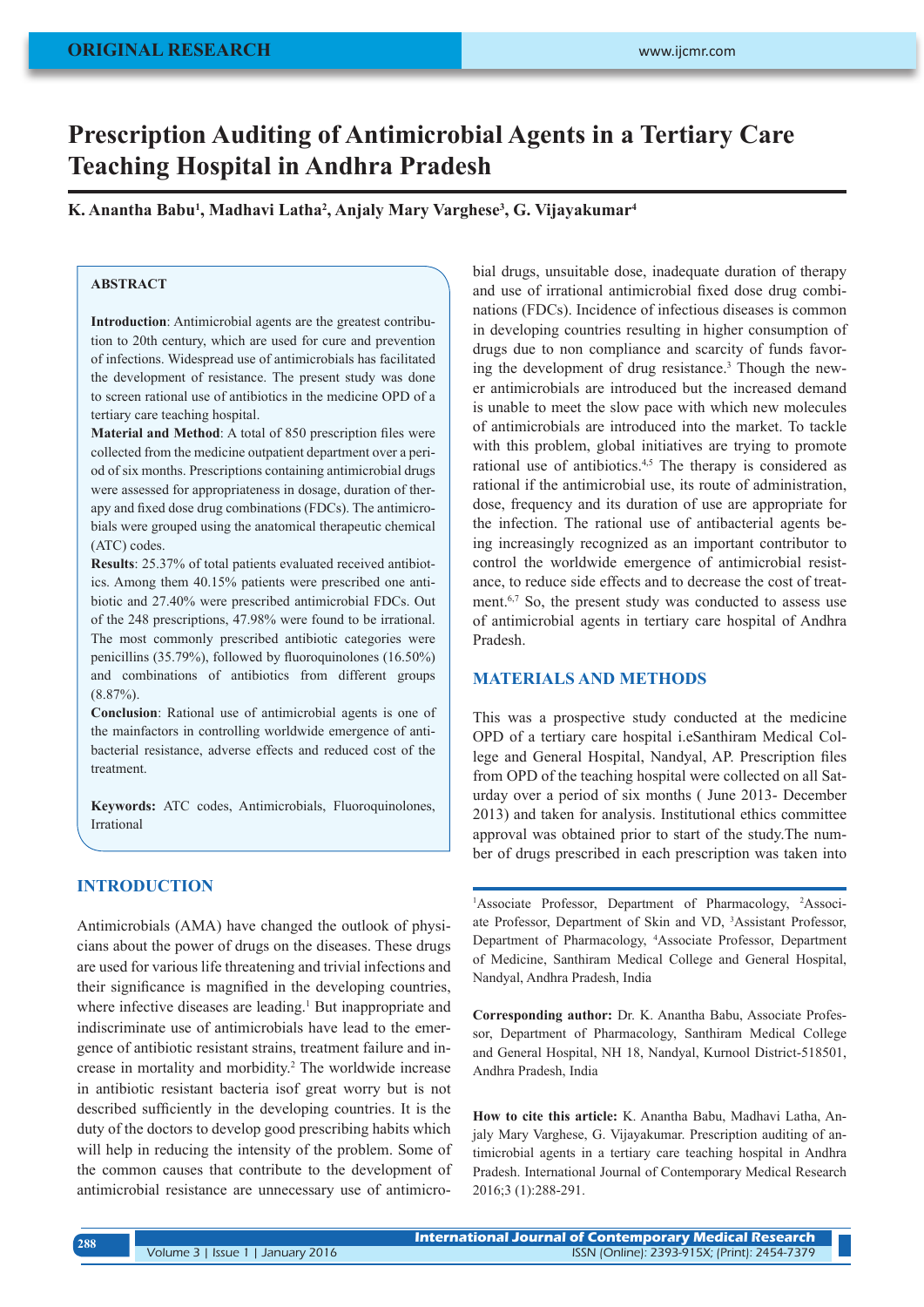account to calculate the incidence of polypharmacy. The data from the records were entered into a specially designed proforma. The following parameters were recorded for each prescription: patient's demographic profile, diagnosis, drug name, dose, route, frequency and duration of prescription. The patients were categorized by sex and then divided into four age groups. The frequency of prescription was calculated for each age group and for males and females separately. Prescribing frequency was expressed as a percentage of the prescription of the individual drug/drug class in a particular age/sex category to the total number of patients in the particular age/sex category. WHO guidelines were considered for evaluating the rationality of prescriptions. The parameters for evaluation were: (1) Dose strength and dosage schedule (2) Duration of therapy (3) FDCs: rational/irrational. The antibiotics were classified using the Anatomical Therapeutic Chemical (ATC) classification system. In the ATC classification system, the drugs are divided into different groups according to the organ or system on which they act and their chemical, pharmacological and therapeutic properties.<sup>7</sup>

#### **RESULTS**

During the study period, prescriptions of 850 patients were studied. It consisted of 449 (52.8%) males and 401(47.1%) females. The age distribution of the patients is shown in Table 1. The most common diagnosis which warranted antibiotic prescription in the medicine OPD was upper respiratory tract infection (35%), followed by diarrhoea (19%) and urinary tract infection (15%). The number of drugs per prescription is shown in Table 2. A total of 295 (34.70%) patients received 2 drugs and 192 (22.50%) patients received only one drug. The average number of drugs per prescription was 2.42.

The duration of antibiotic drug prescription was less than 5 days in 37.73% of the patients and between 5-7 days in 62.27% of the patients.

Out of 850 prescriptions drugs prescribed in the medical outpatient department, the most commonly prescribed drug categories in the descending order were analgesics, antiulcer drugs, antibiotics, antihistamines, antihypertensives, oral antidiabetics, antipsychotic drugs, antidepressants, vitamins and haematinics.

Out of 850 patients, 248 (29.17%) received antibiotics. Out of that, 101 (40.15%) patients were prescribed one antibiotic and 68 (27.41%) were prescribed antimicrobial FDCs (Table 3). Out of 248 antimicrobial prescriptions, 47.98% were irrational (Table 4). As per Table 5, the most commonly prescribed antibiotic categories were penicillins (35.7%), closely followed by fluoroquinolones (16.51%) and combinations of antibiotics from different groups (8.87%). ATC codes for each antibiotics were stated. There was no prescription noted with incorrect dosage, incorrect duration of therapy or use of banned drug formulations of antibiotics

#### **DISCUSSION**

Inappropriate and indiscriminate use of antimicrobials is a global concern causing selection of resistant strains.<sup>6-8</sup> This could result in a substantial economic load on individual and health care systems. Antimicrobial drug resistance refers to non-responsiveness of micro-organisms to an antimicrobial agent. One of the primary reasons for antimicrobial drug resistance is unreasonable use of FDCs. This study was undertaken to assessthe rational use of antimicrobial FDCs in the Medicine outpatient of a tertiary level teaching hospital.

Average number of drugs per person is aimportant index of prescription audit. Mean number of drugs per prescription must be kept as low as possible. Polypharmacy leads to increased risk of drug interaction, side effects, bacterial resistance and also increased cost in hospital. This study showed that most of prescriptions contained twodrugs and antimicrobial monotherapy was the main stay. β lactam antibiotics (35.79%,) Aminoglycosides (9.27%), sulphonamides (4.83%) and fluoroquinolones (16.05%) were the preferred drugs. β lactam antibiotics were commonly prescribed drugs which was corresponding with the previous studies by Khan FA et al and Das BP et al.<sup>9,10</sup> This might be due to their round

| Age in years                                             | Male $(\% )$ | Female $(\% )$ |  |  |
|----------------------------------------------------------|--------------|----------------|--|--|
| $16 - 30$                                                | 94           | 93             |  |  |
| $31 - 45$                                                | 174          | 165            |  |  |
| $46 - 60$                                                | 113          | 95             |  |  |
| > 60                                                     | 68           | 48             |  |  |
| Total                                                    | 449(52.8)    | 401(47.1)      |  |  |
| Table-1: Distribution by age and sex of patients who had |              |                |  |  |
| visited medicine OPD                                     |              |                |  |  |

| No. of drugs per prescrip-                                | No. of prescriptions | $\frac{0}{0}$ |  |  |
|-----------------------------------------------------------|----------------------|---------------|--|--|
| tion                                                      |                      |               |  |  |
| 0                                                         | 42                   | 4.94%         |  |  |
|                                                           | 192                  | 22.5%         |  |  |
| $\overline{2}$                                            | 295                  | 34.70%        |  |  |
| $\mathcal{E}$                                             | 234                  | 27.5%         |  |  |
| 4                                                         | 48                   | 5.6%          |  |  |
| Above 4                                                   | 39                   | 4.5%          |  |  |
| Table-2: Frequency of drugs administered per prescription |                      |               |  |  |

| Parameter                                             | No. of patients $(n=248)$ | $\frac{0}{0}$ |  |
|-------------------------------------------------------|---------------------------|---------------|--|
| Antibiotic prescriptions                              | 248                       | 29.17%        |  |
| Single antibiotic                                     | 101                       | 40.05%        |  |
| Two antibiotics                                       | 45                        | 18.14%        |  |
| $\geq$ Two antibiotics                                | 34                        | 13.70%        |  |
| Antimicrobial FDCs                                    | 68                        | 27.41%        |  |
| Table-3: Number of antibiotics prescribed per patient |                           |               |  |

| <b>Evaluation</b>                                | No. of patients $(n=248)$ | $\frac{0}{0}$ |
|--------------------------------------------------|---------------------------|---------------|
| Rational                                         | 129                       | 52.01%        |
| Irrational                                       | 119                       | 47.98%        |
| <b>Table-4:</b> Evaluation of antibiotic therapy |                           |               |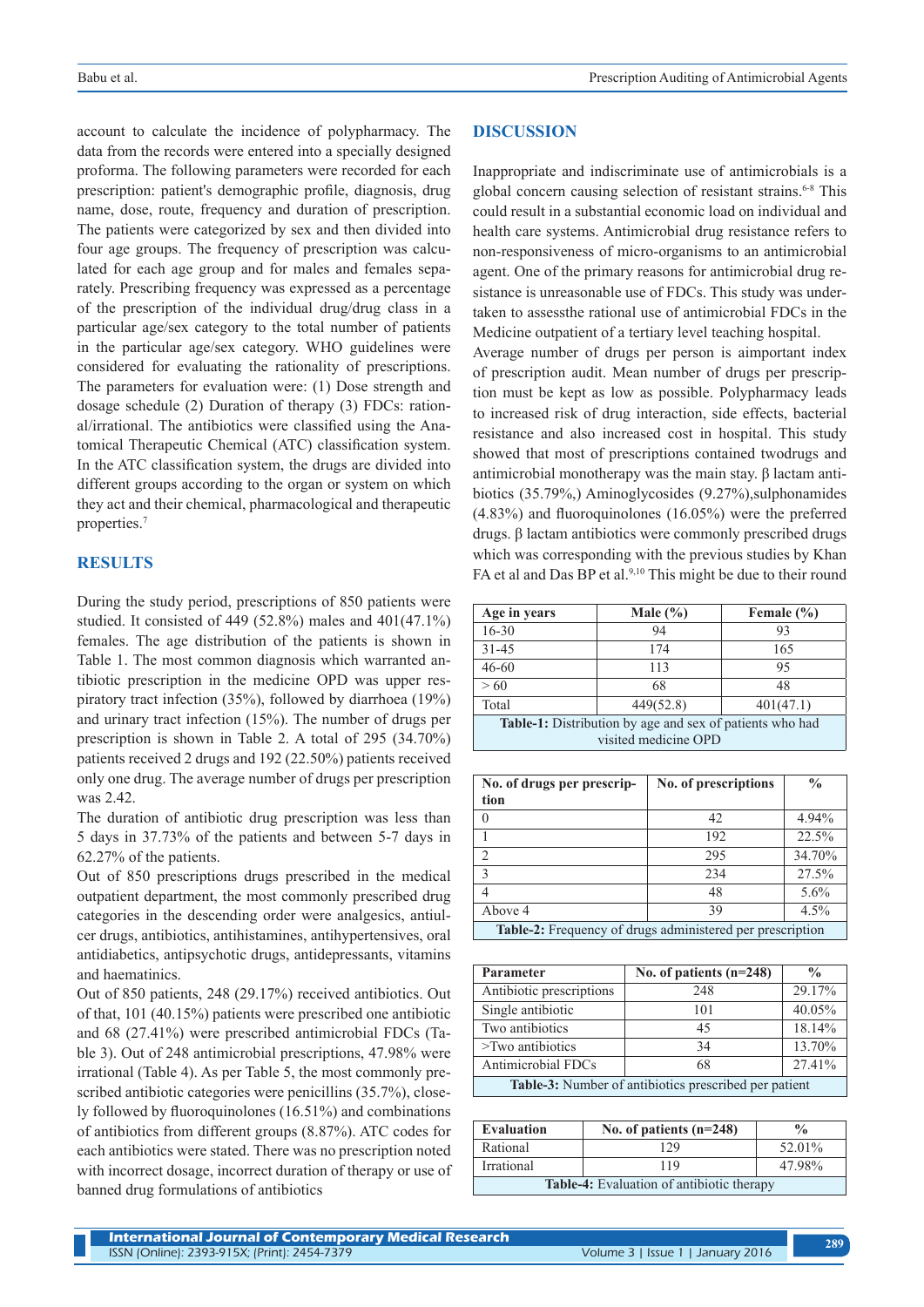| Drug group                                                 | Subgroup                                                  | <b>ATC</b> | No of        |  |
|------------------------------------------------------------|-----------------------------------------------------------|------------|--------------|--|
|                                                            |                                                           | code       | patients     |  |
| Tetracyclines                                              | Tetracyclines                                             | J01A       | $8(3.2\%)$   |  |
| Penicillins                                                | Extended spectrum penicillins                             | J01CA      | $19(7.66\%)$ |  |
|                                                            | Combination of penicillins (Amoxicillin and Clavulanic    | J01CR      | $31(12.5\%)$ |  |
|                                                            | acid)                                                     |            |              |  |
| Other $\beta$ -lactams                                     | 1st Generationcephalosporins                              | J01DB      | $24(9.6\%)$  |  |
|                                                            | 3rd Generationcephalosporins                              | J01DD      | $15(6.04\%)$ |  |
| Sulfonamide with Trimethoprim                              | Combination of Sulfonamide with Trimethoprim              | JO1EE      | $12(4.83\%)$ |  |
| Aminoglycosides                                            | Other Aminoglycosides                                     | J01GB      | 23(9.27%)    |  |
| Macrolides                                                 | Macrolides                                                | J01FA      | $20(8.06\%)$ |  |
| <b>Ouinolones</b>                                          | Fluoroquinolones                                          | J01MA      | $41(16.5\%)$ |  |
| Combination of antibiotics                                 | Combination of antibiotics (Combination of Fluoroquinolo- | J01RA      | 22(8.87%)    |  |
|                                                            | nes and Nitroimidazole)                                   |            |              |  |
| Other antibiotics                                          | Glycopeptideantibacterials                                | J01XA      | $5(2.01\%)$  |  |
|                                                            | Imidazole derivatives                                     | J01XD      | $8(3.20\%)$  |  |
| Agents against amoebiasis and other protozoal              | Nitroimidazole derivatives                                | P01AB      | $8(3.20\%)$  |  |
| diseases                                                   | Other agents against amoebiasis and other protozoal       | P01AX      | $12(4.83\%)$ |  |
|                                                            | diseases                                                  |            |              |  |
| <b>Table-5:</b> Distribution of antibiotics with ATC codes |                                                           |            |              |  |

the year availability. Among the antimicrobials- amoxicillin, cotrimoxazole and cephalexin were commonly prescribed drugs. Each drug was assigned with ATC code. ATC classification is needed in detecting adverse drug reactions which is the need of the hour. Apart from this, it has a role in drug utilization studies. Our study found that the 75.04 % drugs were prescribed by generic name. This findings were similar with the previous studies.<sup>11,12</sup> Generic drugs are cheaper than brand name drugs. Moreover, ours is a tertiary care hospital where prescription of generic drugs is always emphasized. But this is in contradiction to some previous studies where brand name drugs were commonly prescribed.<sup>13</sup> In our study FDC were 27.4%, this matches with the previous study doneby Patel S et al.<sup>14</sup> Irrational FDC might have been prescribed based on the patient's requirement or else only rational FDCs were preferred. Doctor should have a clear understanding and knowledge of rational therapeutic use of antimicrobial agents. Doctors should be well versed with the prevalence of pathogens and resistance patterns in their working hospital and work out good practice and decision in selection of the antibiotic regimens.15 Additionally they should keep abreast of recent strains of pathogens toavoid inappropriate use of drugs. Irrationality can be tackledby properusage of guidelines, educational programs and surveillance at all level of health care. So, specific procedures should be taken to avoid the inappropriate use of antibiotics. Drug utilization review programshould be undertaken to study the rational use of antimicrobials.

# **CONCLUSION**

The rational use of antimicrobial agents is one of the main factor in controlling the global emergence of antimicrobial resistance, adverse effects ofdrugs and also to reduced cost of the treatment.

# **REFERENCES**

- 1. Woldu MA, Suleman S, Workneh N, Berhane H. Retrospective study of the pattern of antibiotic use in Hawassa University Referral Hospital Pediatric Ward, Southern Ethiopia. J App Pharm Sci; 2013;3:93-8.
- 2. Amane H, Kop P. Prescription analysis to evaluate rational use of antimicrobials. IntJ Phar. ma and Biosci 2011;2:314-319.
- 3. Ernest J.S. Resistance to antimicrobials in humans and animals. BMJ 2005, 331:1219-20.
- 4. Tripathi KD. Antimicrobial drugs, Essentials of Medical Pharmacology.7 th Edition, 12. New Delhi JAYPEE Brothers medical publishers, 2013; 688-704.
- 5. World Health Organization Financing of Health in India Available from: http://www.ino.searo.who.int/Linkfiles/ Other\_Content\_WHD11-Seinar \_Presentation-WRpdf. Date accessed 21 December 2015
- 6. Amane H, Kop P. Prescription analysis to evaluate rational use of antimicrobials. Int J Pharma and Biosci 2011;2: 314-319.
- 7. Ernest J.S. Resistance to antimicrobials in humans and animals. BMJ 2005; 331:1219-20.
- 8. Sharma M, Eriksson B, Marrone G, Dhaneria S, Lundborg CS. Antibiotic prescribing in two private sector hospitals; one teaching and one non-teaching: a cross-sectional study in Ujjain, India. BMC Infect Dis. 2012;12:155-58.
- 9. Khan FA, Singh VK, Sharma S, Singh P. Prospective Study on the Antimicrobial Usage in the Medicine Department of a Tertiary Care Teaching Hospital. J ClinDiagn Res 2013;7:1343-46.
- 10. Das BP, Sethi A, Rauniar GP, Sharma SK. Antimicrobial utilization pattern in outpatient services of ENT department of tertiary care hospital of Eastern Nepal. Kathmandu Univ Med J. 2005;3:370-75.